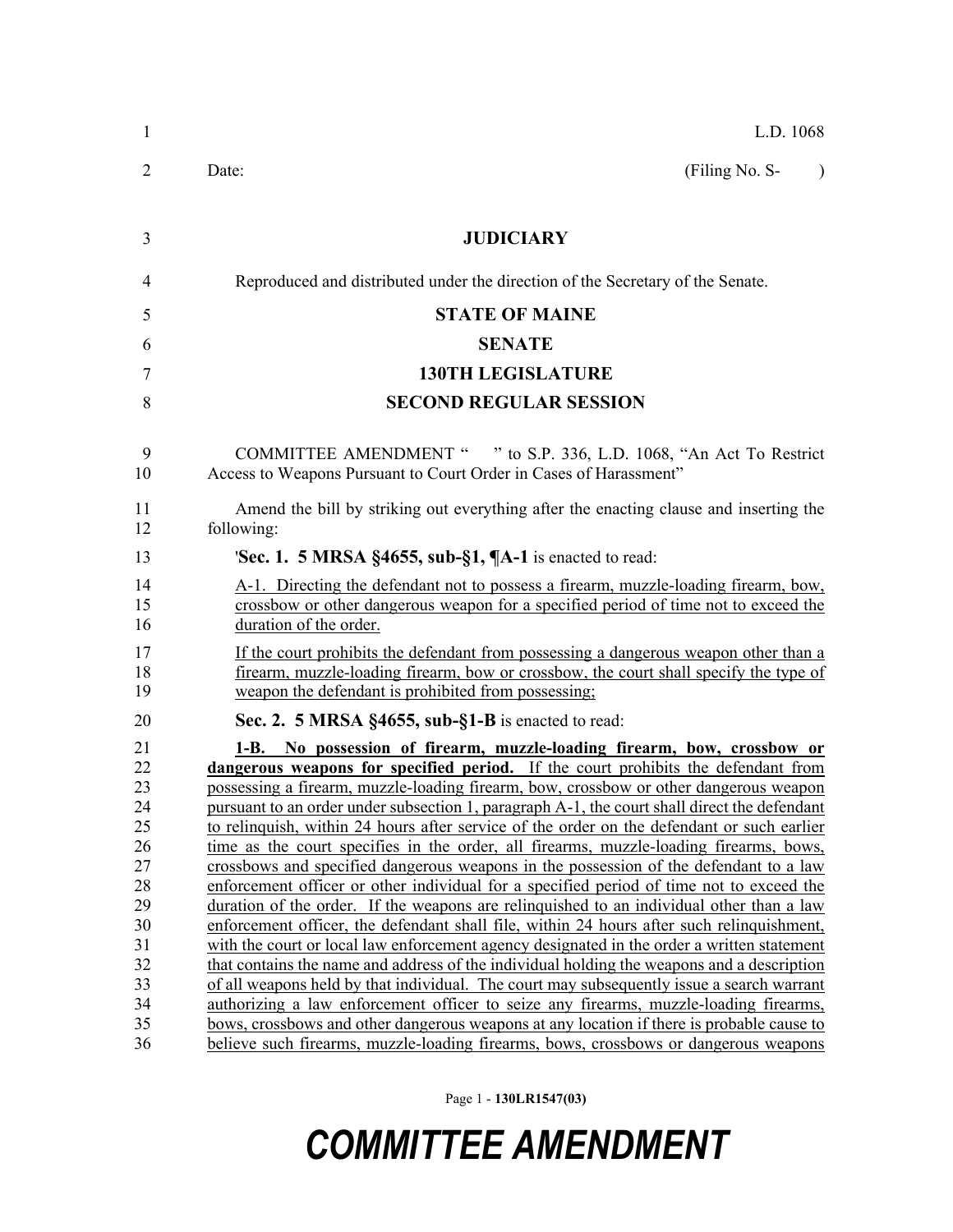have not been relinquished by the defendant. If the court or the local law enforcement officer determines that it is necessary, the Department of Public Safety shall, at the request of the court or the local law enforcement officer, store relinquished or seized weapons for the period of time specified in the order. 1 2 3 4

5 **Sec. 3. 25 MRSA §2804-C, sub-§2-C,** as amended by PL 2013, c. 147, §30, is 6 further amended to read:

7 **2-C. Receipt of firearms; training; procedure; liability.** The Maine Criminal 8 Justice Academy shall provide training for municipal, county and state law enforcement 9 officers regarding the proper handling, storage, safekeeping and return of firearms and 10 firearm accessories received pursuant to a court order under Title 5, section 4655, 11 subsection 1-B, Title 19‑A, section 4006, subsection 2‑A or Title 19‑A, section 4007, 12 subsection 1, paragraph A-1. Such training must include education concerning the 13 prohibitions on the purchase or possession of a firearm when a protection court order has 14 been obtained and communication with parties to protection court orders concerning such 15 prohibitions.

16 In developing materials for training in domestic violence issues, the Maine Criminal Justice 17 Academy may consult with a statewide organization involved in advocacy for victims of 18 domestic violence and with an organization having statewide membership representing the 19 interests of firearms owners.

20 A law enforcement officer who receives custody of a firearm pursuant to Title 5, section 21 4655, subsection 1-B, Title 19‑A, section 4006, subsection 2‑A or Title 19‑A, section 4007, 22 subsection 1, paragraph A‑1 shall exercise reasonable care to avoid loss, damage or 23 reduction in value of the firearm and may not permanently mark the firearm or fire the 24 firearm unless there is reasonable suspicion that the firearm has been used in the 25 commission of a crime. Any liability for damage or reduction in value to such a firearm is 26 governed by Title 14, chapter 741.

27 **Sec. 4. Appropriations and allocations.** The following appropriations and 28 allocations are made.

#### 29 **JUDICIAL DEPARTMENT**

- 30 **Courts Supreme, Superior and District 0063**
- 31 Initiative: Provides one-time funding to update and implement technology changes.

| 32 | <b>GENERAL FUND</b>       | 2021-22 | 2022-23   |
|----|---------------------------|---------|-----------|
| 33 | All Other                 | \$0     | \$117,400 |
| 34 |                           |         |           |
| 35 | <b>GENERAL FUND TOTAL</b> | \$0     | \$117,400 |
| 36 |                           |         |           |

- 37 Amend the bill by relettering or renumbering any nonconsecutive Part letter or section 38 number to read consecutively.
- 39 **SUMMARY**

40 The bill allows a court in a protection from harassment order to direct a defendant not 41 to possess a firearm, muzzle-loading firearm, bow, crossbow or other dangerous weapon for the duration of the order. This amendment provides that the court may specify in the 40 41 42

Page 2 - **130LR1547(03)**

## *COMMITTEE AMENDMENT*